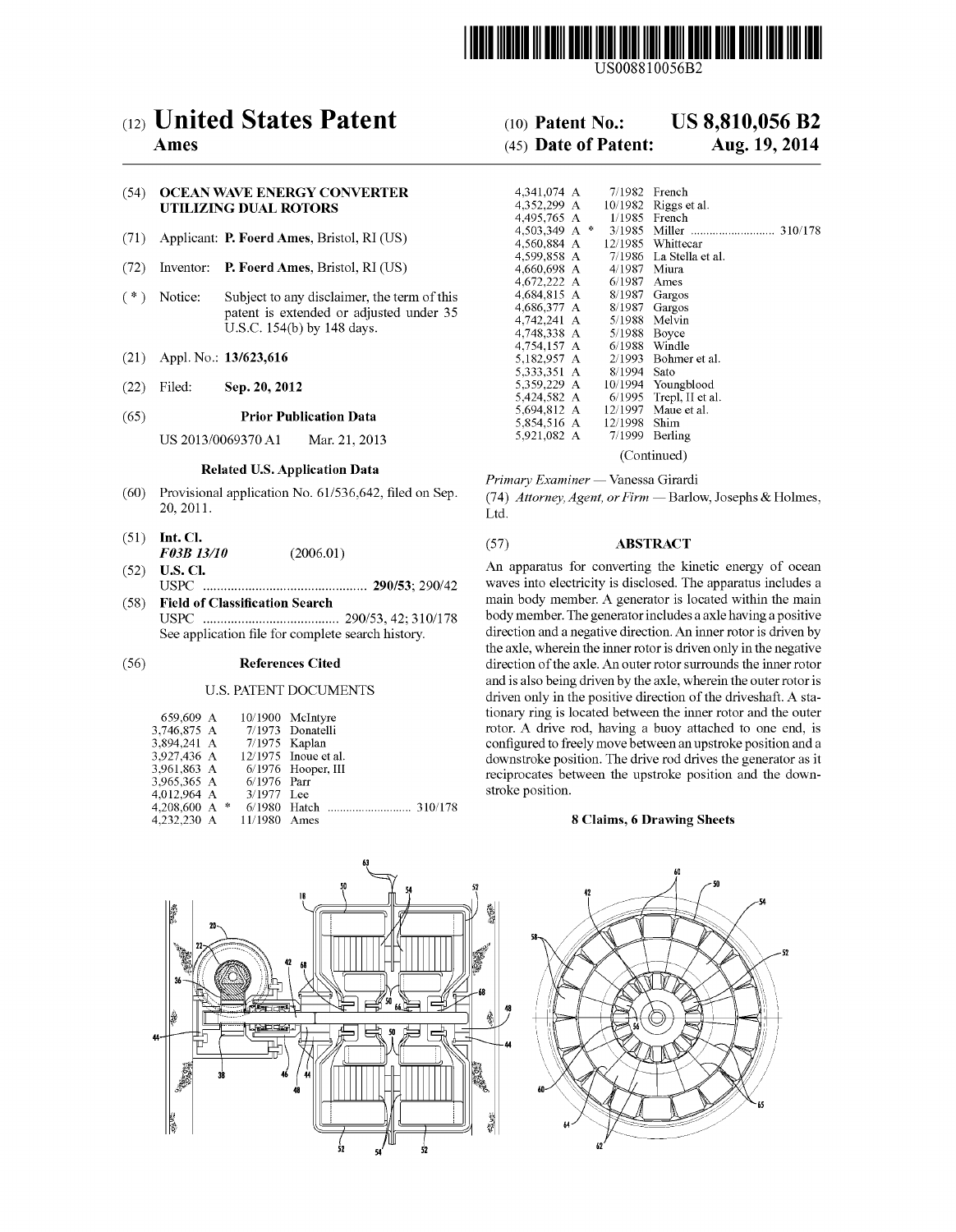### $(56)$ **References Cited**

# **U.S. PATENT DOCUMENTS**

| 5.929.531 A  | 7/1999 Lagno  |                                                |
|--------------|---------------|------------------------------------------------|
|              |               | 5,929,548 A * 7/1999 Pinkerton et al.  310/166 |
| 6,020,653 A  |               | 2/2000 Woodbridge et al.                       |
| 6,026,536 A  |               | $2/2000$ Miller et al.                         |
| 6.269.636 B1 |               | – 8/2001 Hatzilakos                            |
| 6.388.347 B1 |               | $5/2002$ Blake et al.                          |
| 7.141.888 B2 |               | $11/2006$ Sabol et al.                         |
| 7,164,212 B2 |               | $1/2007$ Leijon et al.                         |
| 7,199,481 B2 | 4/2007 Hirsch |                                                |
|              |               |                                                |

| 7,242,106 B2     | 7/2007 Kelly    |                                |
|------------------|-----------------|--------------------------------|
| 7.245.041 B1     | $7/2007$ Olson  |                                |
| 7,298,054 B2     | 11/2007 Hirsch  |                                |
| 7,352,073 B2     | $4/2008$ Ames   |                                |
| 7.489,060 B2*    |                 |                                |
| 2006/0273594 A1  |                 | 12/2006 Gehring                |
| 2007/0040384 A1  |                 | $2/2007$ Bernhoff et al.       |
| 2007/0080539 A1  | $4/2007$ Kelly  |                                |
| 2007/0132246 A1  | $6/2007$ Hirsch |                                |
| 2007/0228736 A1  |                 | 10/2007 Smushkovich            |
| 2007/0228737 A1  | 10/2007         | Hirsch                         |
| 2007/0278887 A1* |                 | 12/2007 Durham et al.  310/178 |

\* cited by examiner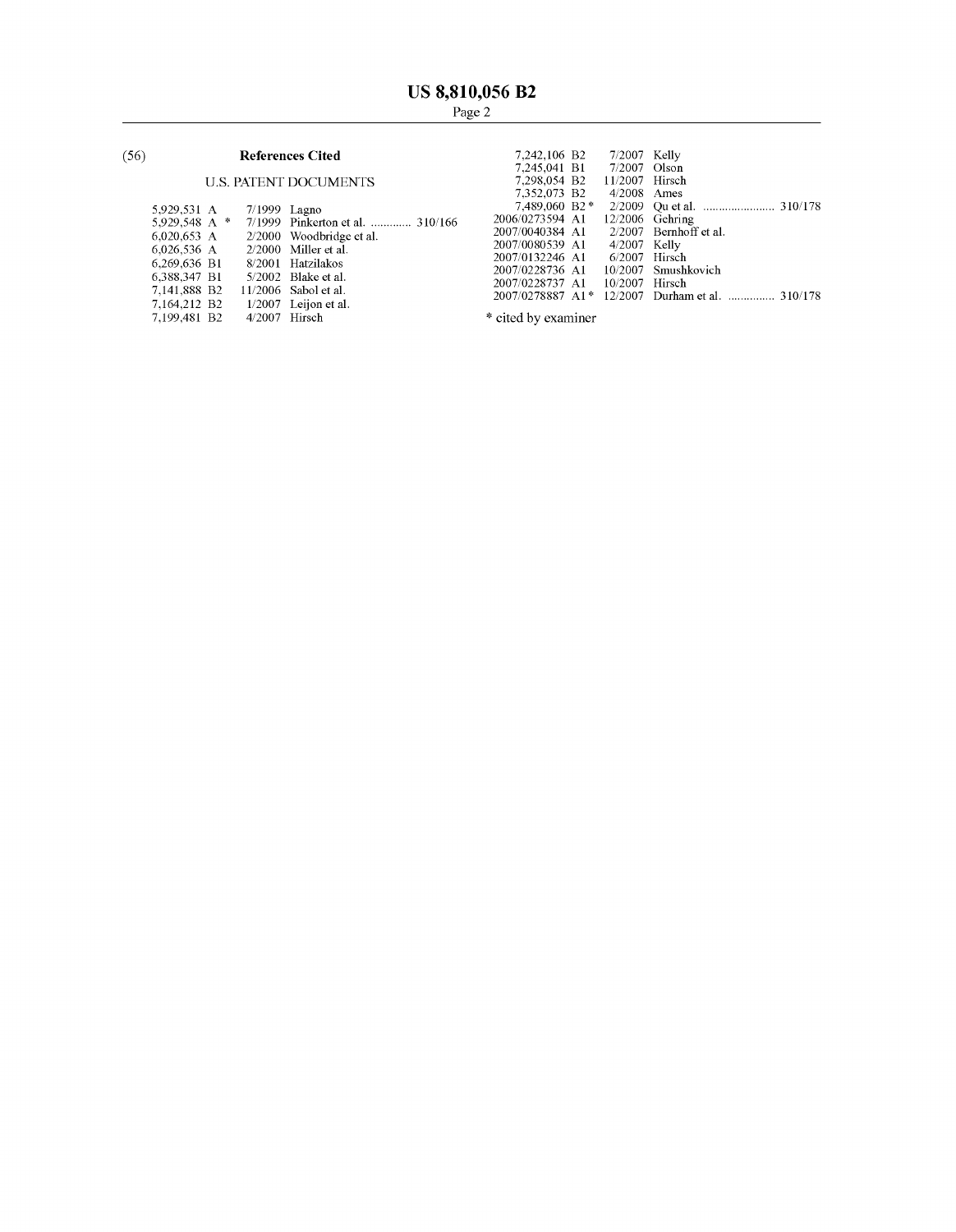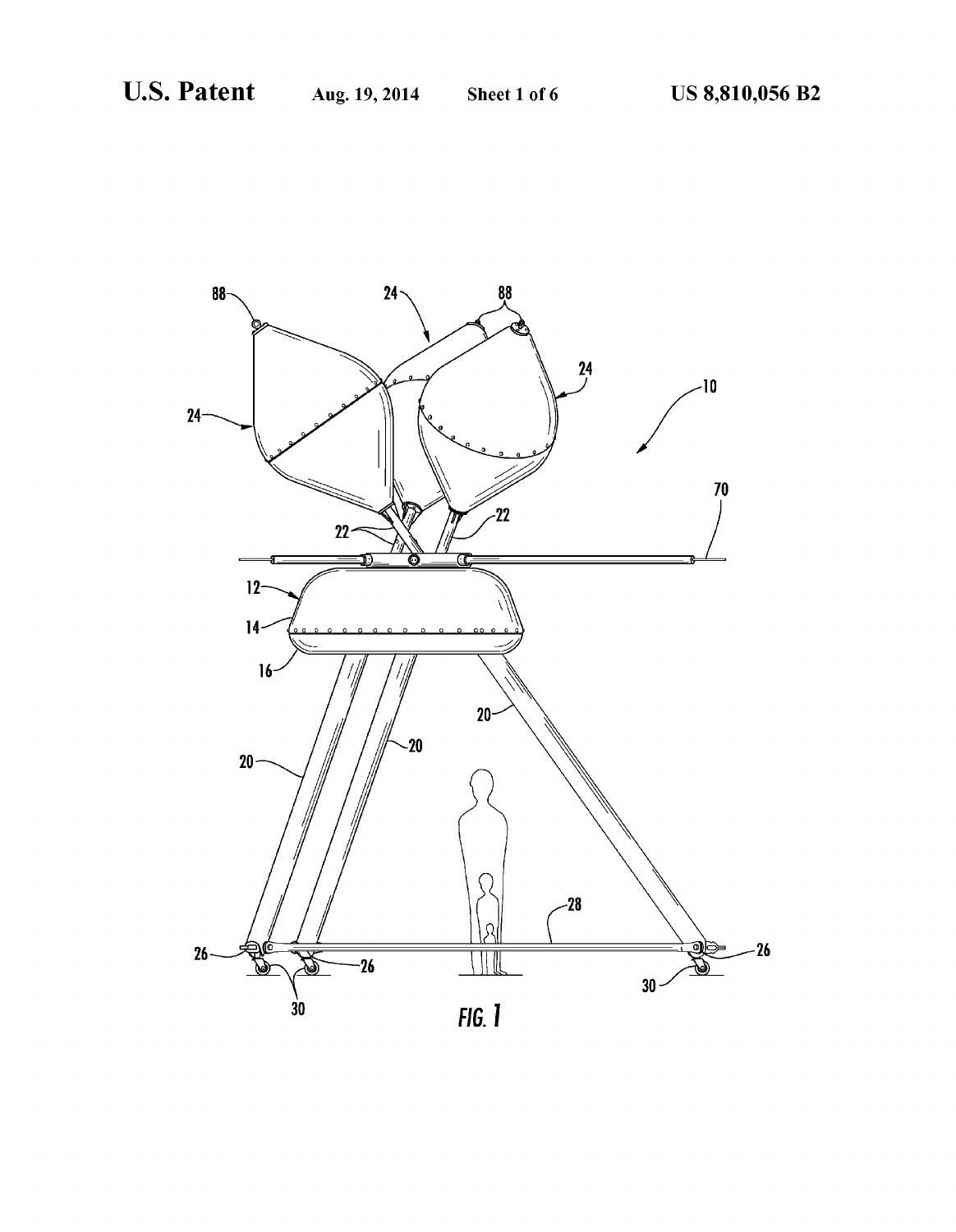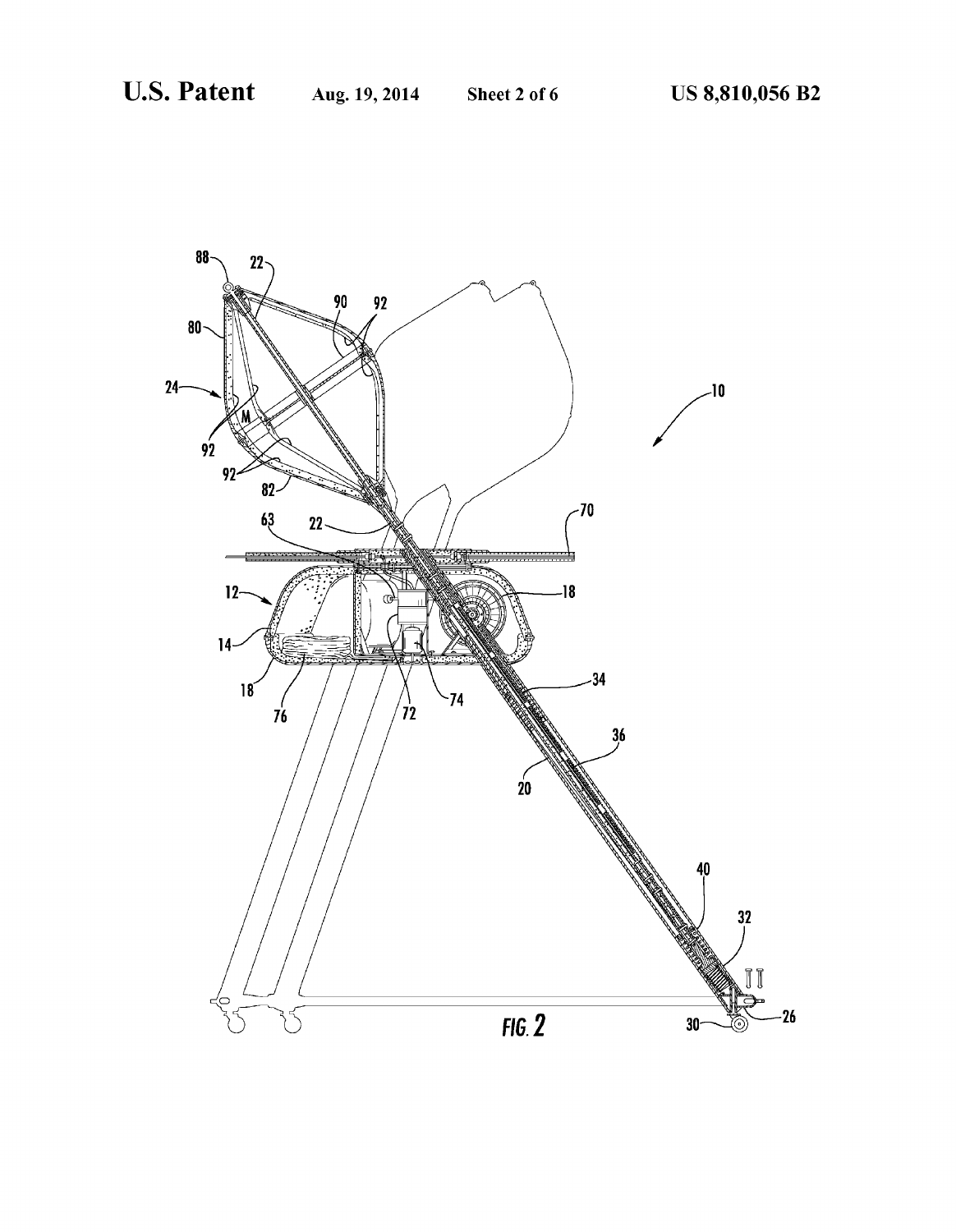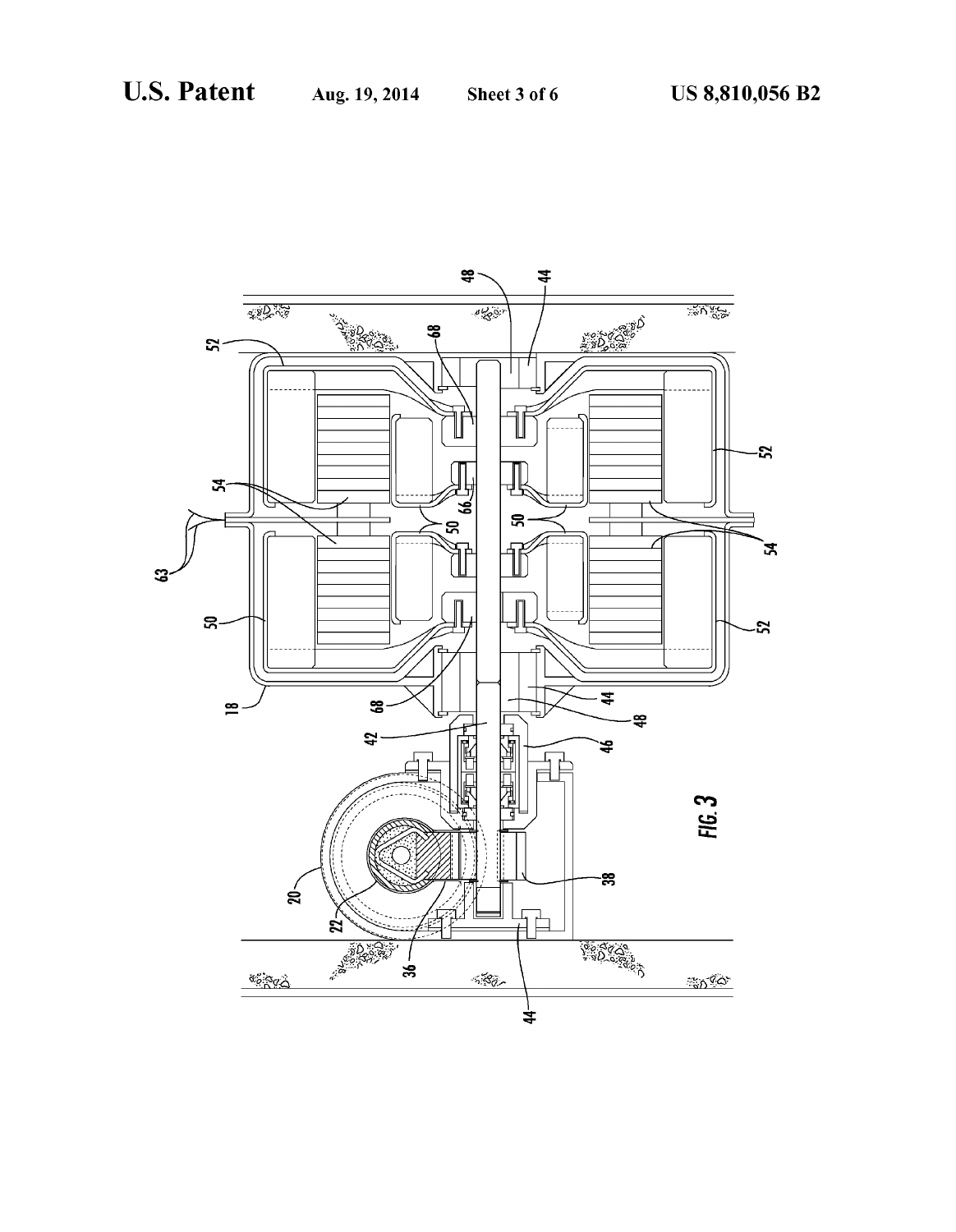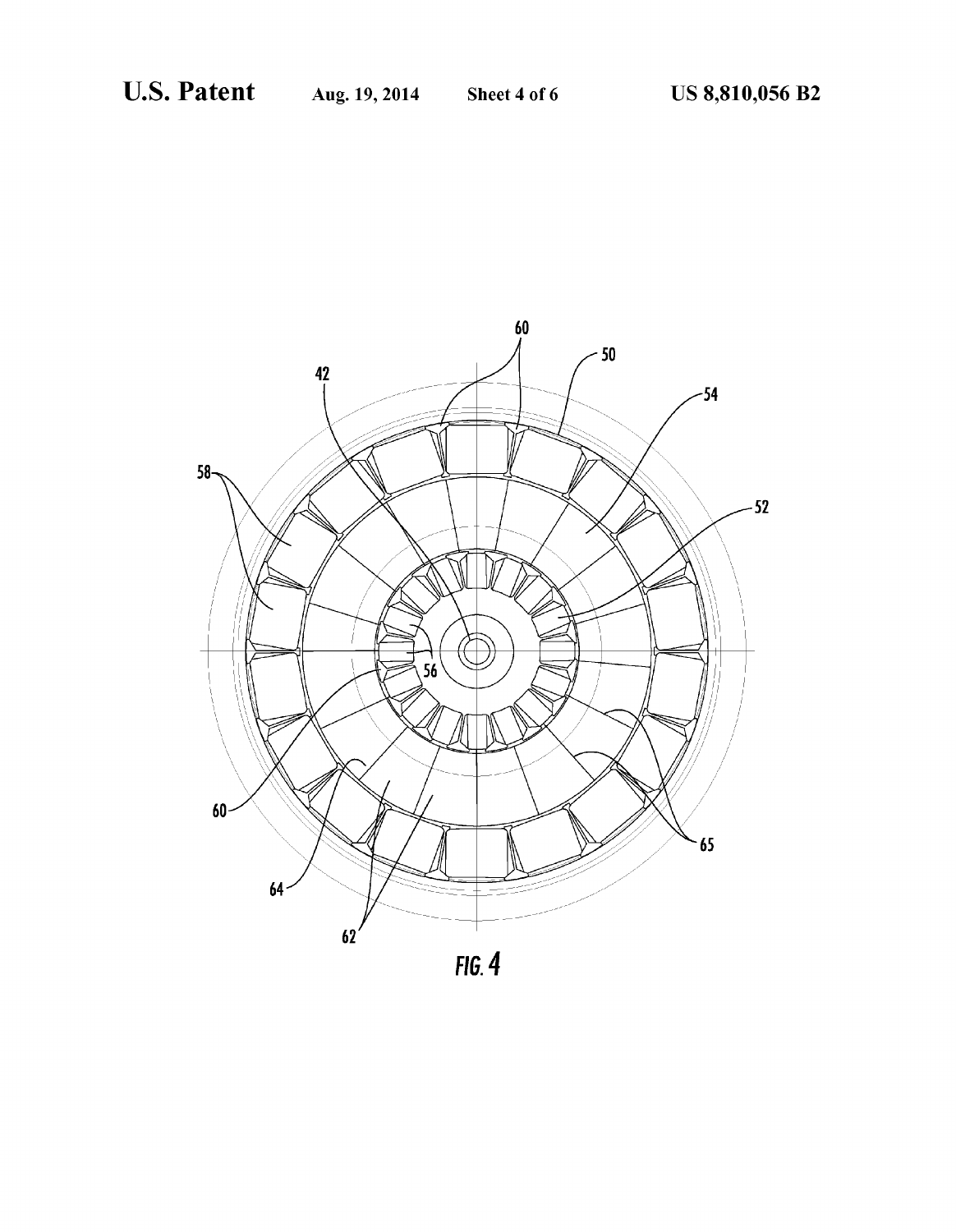

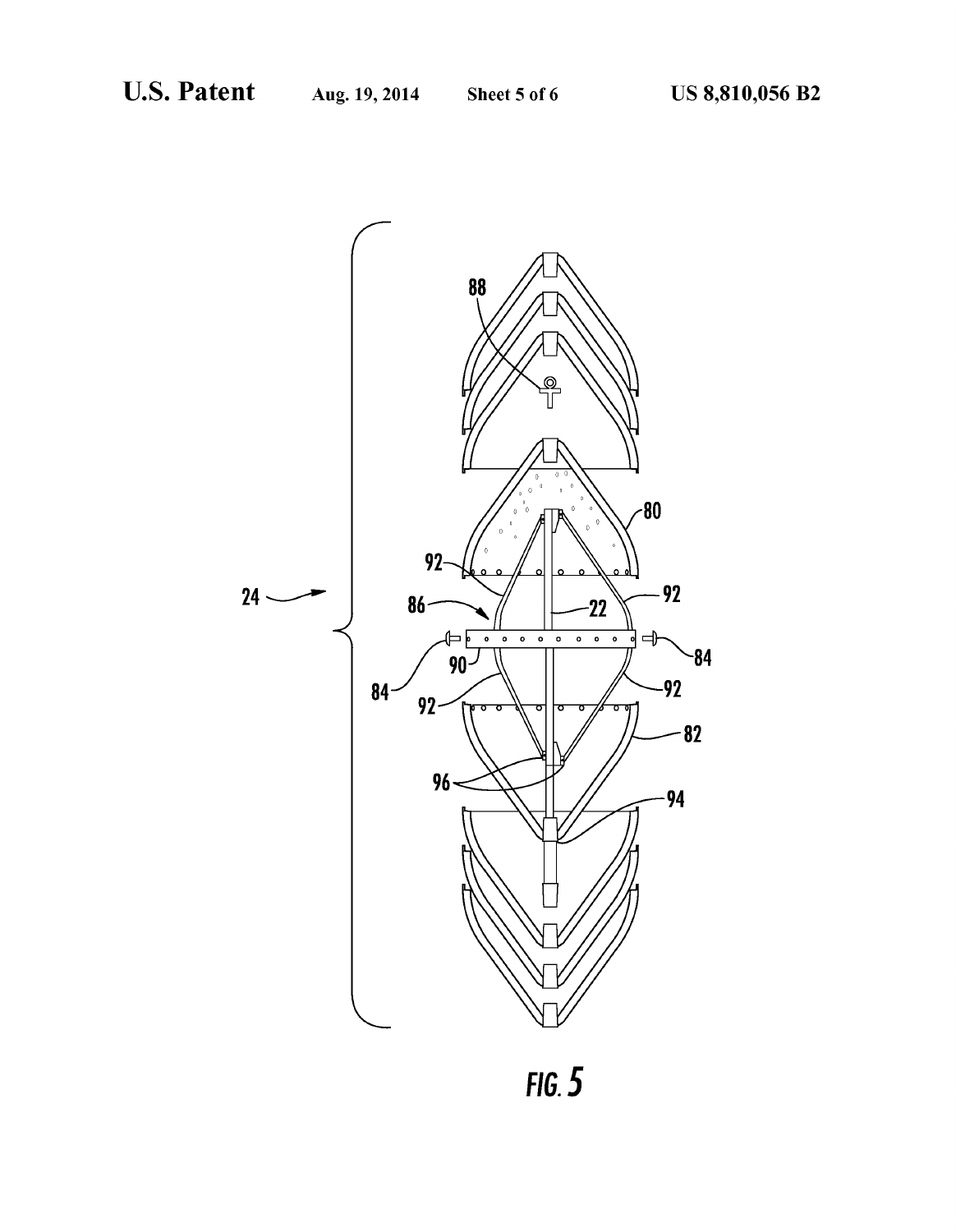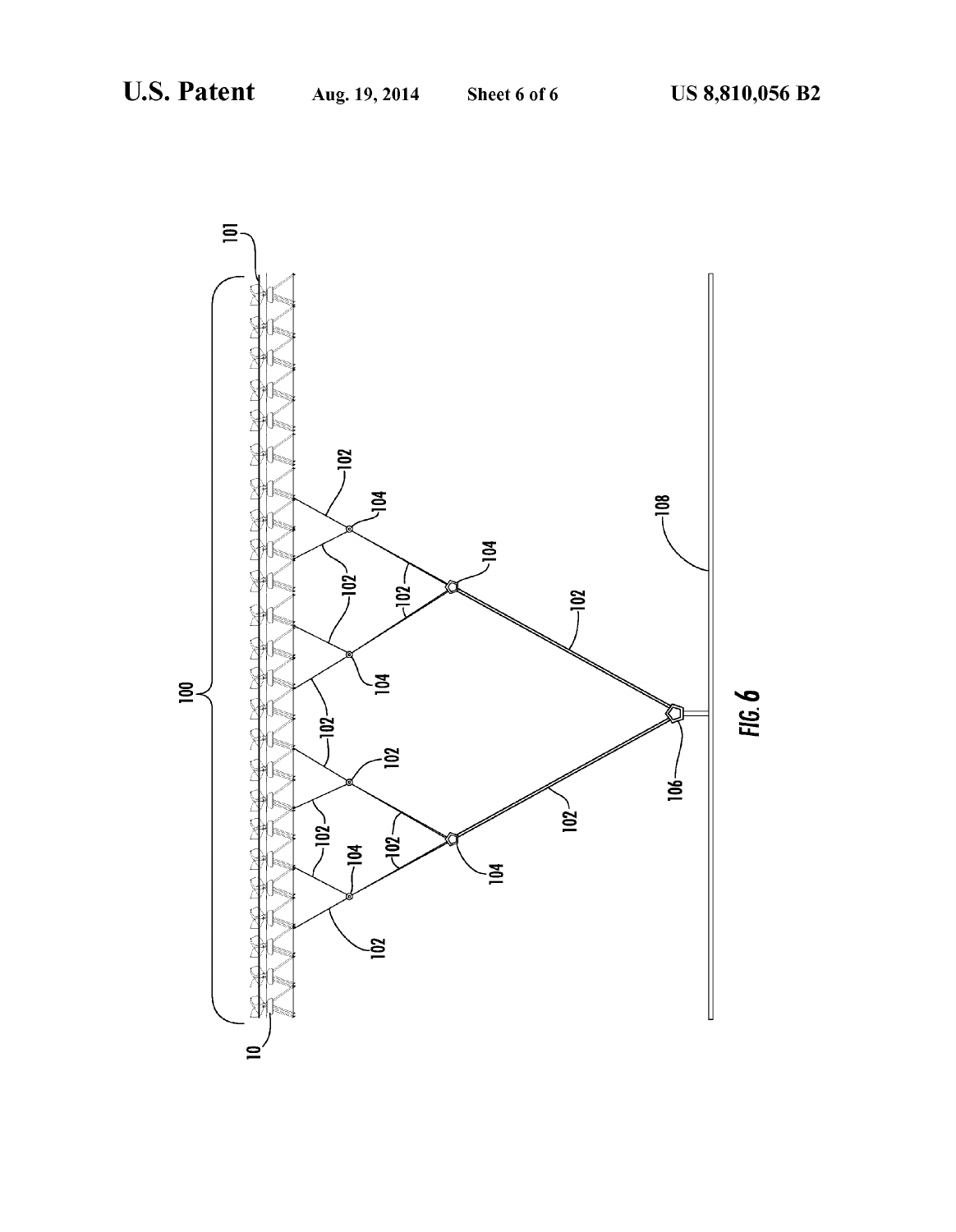# OCEAN WAVE ENERGY CONVERTER UTILIZING DUAL ROTORS

## CROSS-REFERENCE TO RELATED APPLICATION

This patent document claims priority to earlier filed U.S. Provisional Patent Application Ser. No. 61/536,642, filed on Sep. 20, 2011, the entire contents of which are incorporated herein by reference.

### BACKGROUND

1. Technical Field

ratus for converting the energy of wave motion on the surface of a body of water to electricity.

2. Background of the Related Art

Generating electricity via ocean waves is a renewable energy source that has yet to be fully realized. Because ocean 20 wave energy represents an unlimited, clean, renewable energy source, harnessing it is highly desirable to power our modern society.

Prior ocean wave energy converters, such as Ames, US. Pat. Nos. 4,232,230; 4,672,222; and 7,352,073 (incorporated 25 and lower shells stack together and the superstructure is herein by reference), although revolutionary in concept and design, suffer from several limitations. The '073 patent, in particular, includes a generator that rotates with magnets and coils, but problems with the arrangement include (1) a requirement for commutation brushes that become worn or 30 compromised in the marine environment and  $(2)$  difficulty in adjusting coil properties due to their motion.

Also because wave energy converters are generally deployed in the ocean, they must be securely anchored lest they become navigation hazards or get damaged. However, 35 traditional mooring methods involve setting multiple lines or fixed columns to the sea floor. This method is very costly, difficult and dangerous as it involves expensive equipment and possibly diving to depths of the ocean with all the known hazards thereof. 40

Therefore, there is a perceived need in the industry for an improved generator that lacks commutation brushes and an ability to adjust load properties during use. Furthermore is desirable to have a less costly method of anchoring the energy converters to the sea floor that minimizes the time that divers  $45$ and submersibles must be used.

## SUMMARY

The present invention solves the problems of the prior art 50 by providing an improved generator that includes counter rotating magnet rings of weight and size efficiently correlating to ratio between upstroke buoyancy force and downstroke gravity force. Furthermore, the coils are fixed thereby eliminating brushes, and allowing easier incorporation of shields 55 and/or weather-proof housing. Additionally, switch compo nents are more readily affixed to stationary coils, than moving coils, so that some coils may be taken out of circuit. The coils are further configured to be isolated from the circuit sot that the load on the buoy may be adjusted, resulting in near fully 60 submerged buoy that more precisely follows complex waves while also providing maximal buoyancy force for power take off. Finally, the counter-rotating magnet rotors add velocities together to increase polarity switch rate affecting coils.

In addition, the mooring system includes a plurality of 65 mooring lines conjoined to terminals, at various intervals of lower depth, thereby resulting in fewer anchor points than if

lines were not conjoined. Mooring line terminals may simply comprise knotting of the disparate lines but such assembly does not obviate forces that may limit mooring line flexibility when exposed to tensile forces. In a preferred embodiment, the mooring lines are conjoined, at successively lower levels, to terminate at singular anchor points. Because the number of lines decreases at each depth level, the time needed for divers and submersibles for repair, maintenance and installation is significantly reduced compared to traditional multi-line mooring techniques.

# BRIEF DESCRIPTION OF THE DRAWINGS

The present patent document relates generally to an appa- 15 present invention will become better understood with refer-These and other features, aspects, and advantages of the ence to the following description, appended claims, and accompanying drawings where:

> FIG. 1 is a perspective view of a preferred embodiment of the ocean wave energy converter of the present invention;

FIG. 2 is a partial cross-section view of FIG. 2;

FIG. 3 is a top cross-section view of the gearbox and generator;

FIG. 4 is a side cross-section view of the generator;

FIG. 5 is a exploded view of a buoy showing how the upper assembled; and

FIG. 6 is a method of mooring the ocean wave energy converters of the present invention to the sea floor.

# DESCRIPTION OF THE PREFERRED EMBODIMENT

Referring to FIGS. 1 and 2, the ocean wave energy con verter assembly of the present invention is shown generally at 10. As will be more fully described below, the assembly of the present invention includes three tubular framing members 20 positioned in a tetrahedral arrangement that has a main body member 12 connected at the apex of the tetrahedron. Each of the tubular framing members 20 contains a drive rod 22 slidably received therein. Each drive rod 22 is respectively connected to its own buoy 249. The assembly 10 of the present invention can be scaled appropriately to an optimal size for the known conditions or factors at the desired deploy ment site, such as average wave height, historical maximum wave height, depth of water, strength of currents, etc. One skilled in the art would appreciate how to select the parts and materials to construct an assembly of the present invention of the desired size.

The main body member 12 of the assembly 10 includes a top shell 14 and a bottom shell 16. The top shell 14 and bottom shell 16 are secured together around a chassis to form a water-tight inner cavity to contain the generator 18 and ballast control components. Each shell 14, 16 is lined with structural foam or other buoyant material to neutralize the buoyancy of the chassis, strengthen the material forming the shells 14, 16, and insulate the components contained therein.

Each assembly 10 includes three tubular framing members 20 that are arranged in a cone structure or more specifically as edges of the sides of a tetrahedron. The tubular framing mem bers 20 connect to the main body 12 member, forming the apex of the tetrahedron. The tubular framing members 20 attach to the chassis of the module 10 and may be split into sections above and below the chassis. Each tubular framing member 20 contains a drive rod 22, which is provided at its upper end with a buoy 24. The tubular framing members 20 terminate at tube base connectors 26 securing them to frame members 28 which may form an equilateral triangle. A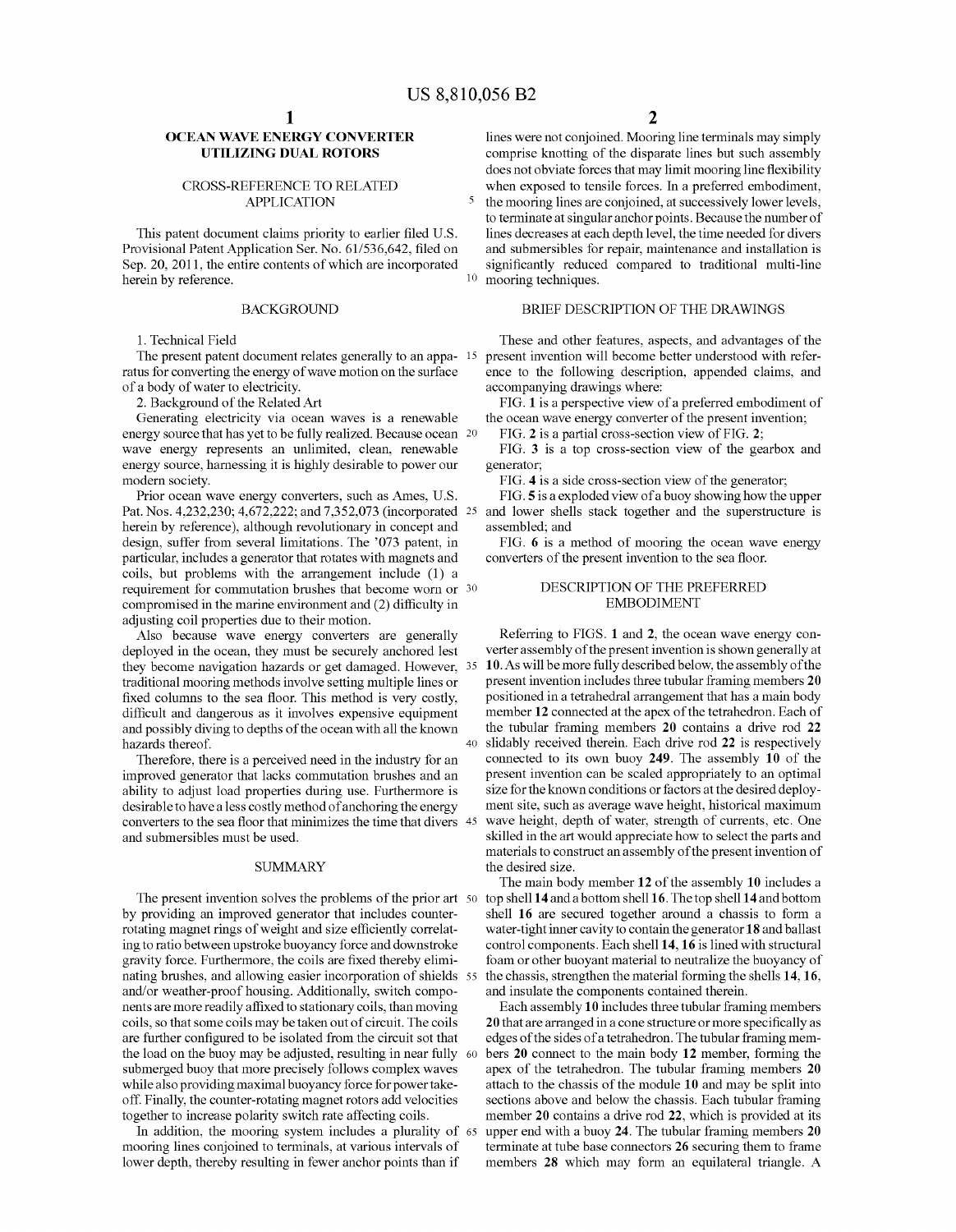damper plate may be supported between the frame members 28. Although it is preferred that the arrangement of the tubular framing members 20 is tetrahedral, other geometric-shaped arrangements could be used and would be effective. The base connectors 26 may include optional casters 30 to facilitate transportation, deployment and recovery of the assembly.

Contained within the terminal end of each tubular framing member 20 is a lower shock absorber 32. The lower shock absorber 32 receives the downward stroke of its respective drive rod 22. The lower shock absorber 32 reduces the stress on the assembly 10 and prepares the drive rod 22 for its upward stroke as it upwardly urges the drive rod 22. At the upper end of each tubular member 20 is an upper shock absorber 34. The upper shock absorber 34 provides an upper travel limit to the upward stroke of its respective drive rod 22. 15 The upper shock absorber 34 reduces the stress on the assem bly 10, and prepares the drive rod 22 for its downward stroke as it downwardly urges the drive rod 22. Both the lower shock absorber 32 and upper shock absorber 34 are preferably non metallic springs, but metal or other compressible materials 20 could be used as appropriate for the size of the assembly in question. It is important to note that the upper and lower shock absorbers 32, 34 will not be engaged regularly. In a typical deployment the module 10 are sized for deployment in an environment with wave size complimentary to the size of the 25 module 10. The shock absorbers 32, 34 provide a mechanism to reduce stress and wear on the module during heavy seas.

The tubular framing members 20 serve respectively as guides or sleeves for a drive rod 22 contained therein. The drive rods 22 each have a rack 36 secured to the length of the 30 drive rod 22 that passes through a gearbox section of the main body member 12. The rack 36 has teeth thereon, which engage and drive a gear 38 in the gear box section (described below). The drive rods 22 also may be partially or wholly ?lled with foam, or other buoyant material, to neutralize the 35 buoyancy of the drive rod 22, thereby enhancing the buoy ancy of the buoy 24. A secondary shock absorber 40 is attached to the lower end of the drive rod 22. The secondary shock absorber 40 of the drive rod 22 works in conjunction with the upper shock absorber 34 in the respective tubular 40 framing member 20 to limit the upward travel of the drive rod 22 and reduce the stress thereon.

Referring to FIGS. 3 and 4, a close up view of the gear box section and generator 18 of the main body member 12 of the preferred embodiment are shown in detail. As the gear 38 is 45 driven by the drive rod 22, the gear 38 drives an axle 42 which is rotatably mounted within an axle brackets 44. The axle 42 extends through a double labyrinth seal 46 and through a bushing 48 and into a generator 18. The opposite end of the axle 42 is supported by a bushing 48 and axle bracket 44. 50 Although a double labyrinth seal is preferred, other seals could be used. Bearings may be included to smooth the rota tion action on the axle 42. Optional bushings may also be included to dampen any vibration generated by the general operation of the assembly.

The generator 18 includes an inner rotor 50, a counter rotating outer rotor 52, and a stationary ring 54 positioned between then inner and outer rotors 50, 52. The inner rotor 50 is preferably constructed of a circular array of sixteen perma nent magnets  ${\bf 56},$  although other numbers of magnets could be  $\,$  60  $\,$ used. The outer rotor 52 is preferably constructed of a circular array of eighteen permanent magnets 58, although other num bers of magnets could be used. A number of T-shaped brack ets 60 may be used to arrange the magnets concentrically about each rotor 50, 52. The inner rotor 50 and outer rotor 52 65 may also be formed from electromagnets as well, thereby making the generator 18 an alternator instead. The stationary

ring 54 is constructed of one or more coils 62, preferably seventeen although sixteen or eighteen could be used, of a number of loops of wire having an input lead and an output lead. The stationary ring 54 is fixed in position within the generator 18 and does not rotate. Shielding 65 may be pro vided between each coil 64.

A first pair of clutches 66 connects the inner rotor 50 to the axle 42 and allows the axle 42 to turn the inner rotor 50 in one direction only. A secondpair of clutches 68 connects the outer rotor 52 to the axle 42 and allows the outer rotor 52 to only turn in the opposite direction of the inner rotor 50. Rotational movement of the inner rotor 50 relative to stationary ring 18 induces electricity in the coils 62 and through leads 63. Induc ing electricity in a coil through use of a magnet is well-known in the art and does not need to be described in detail herein. The leads are connected to a cord 70 which carries the gen erated electricity to other modules or shore as described below.

In an alternative embodiment, the inner rotor and outer rotor of the generator are constructed of one or more coils of a number of loops of wire and the stationary ring is con structed of a circular array of permanent magnets. Thus, being the opposite of the preferred embodiment. If electromagnets are used in place of permanent magnets, load balancing may be accomplished by selectively energizing coils as is known in the art with alternators.

The inner cavity of the main body member 12 also includes an active ballast control system that includes a proportional controller 72, a pump 74, and three bladders 76 that are secured to the chassis. The proportional controller 72 measures the attitude and depth to the assembly 10 relative to mean sea level and generates control inputs to the pump 74 to keep the assembly at an optimum depth in the water. The pump 74 fills or evacuates the bladders 76 according to the inputs received from the proportional controller 72. The blad ders 76 are fashioned of a non-porous flexible material that is easily deformed. The pump 74 is connected by wires to the cord 70 and are powered from excess electrical power gener ated by the generators 18, but also could be easily supple mented from driveshaft motions or other optional sources such as an additional battery (not shown).

55 interference, cancellation that are likely to engage them and Pressure sensors may also be included in the inner cavity of the main body member 12 and in the buoys 24 and may be used to send control data to the pump 74 and bladders 76 for adjusting the assembly attitude. It may be desirable to have assemblies 10 raised or lowered, in relation to waves, for maintaining optimal buoy stroke (too high or low results in reduced buoy action). The sensor data form the inner cavity data integrates with the buoy pressure data. Buoy input to controls may be from pressure sensors located at buoy's lower shell. These sensors provide data to a control matrix of an array of assemblies. That is, individual buoy movements contribute to mapping entire wave fields engaging an array. "Downwave" modules use data for predicting wave action, optimally pre-adjust the generator "just-in-time". The result at most times enables near fully submerged, wave-following buoys (most buoyancy force and driveshaft travel length responding to subject wave).

Housed in the inner cavity of the main body 12, a control system may incorporate sensor networks including pressure sensors in the buoy 24. Due to independent buoy 24 motions, an associated sensor would require wireless data transmission to buoyancy chamber controls and such radio transmission has possibly deleterious effect to marine bio-forms. Improved sensing means are contained in the inner cavity, only, within and between which inner cavity walls and structural foam is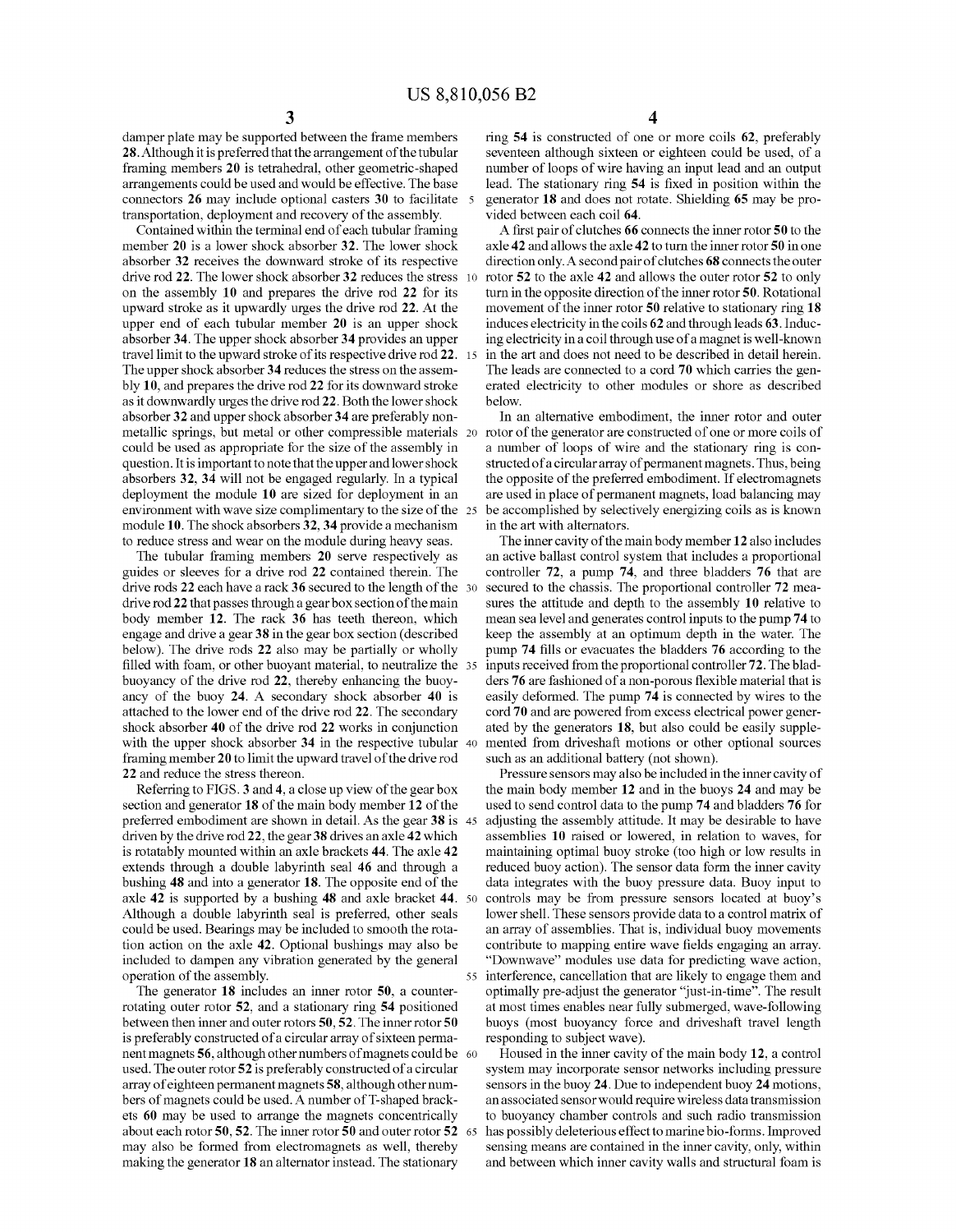provided signal attenuating liner thereby reducing or elimi nating external signal transmission.

Sensing means comprise non-contacting proximity sensor, associated with the axle 42, which counts revolution quantity, velocity, and direction relative to start position. Axle 42 and sensor zero stage may be neutrally located near mid-point, between a buoy and drive rod 22 fully extended and retracted positions, and thus deviations from zero stage indicate buoy 24 and drive rod 22 position. A number of such sensors, associated with respective buoys of a plurality of assemblies, form composite data of the positions of all buoys 24 of an array and, thus, a wave by wave profile of the ambient seascape. Sequential updates provide predictors for assessment of wave field motions, for example, by combining disparate geographic data points that may indicate the eventual creation or dissipation of interference wave amplitudes at specific positions in the future. Such data is incorporated in the control system to precisely adjust generator properties just-in-ad vance of incoming waves. A desirable feature is expressed when a buoy 24 follows a wave surface, while remaining near 20 full submergence, utilizing maximal buoyancy force and axle 42 travel length to power electrical generators 18.

Buoy wave-following capability is affected by generator 18 loads expressed through the rack and pinion motion con verter. Large loads may induce back-forces into the system 25 that stall, or even stop, buoy motion. While this condition is desirable in module servicing or certain stages of power extraction, for example, to hold down buoy in submerged position for eventual release in approaching wave crests or to hold up buoy in overly energetic wave conditions, also desir- 30 able is to control such features. For such purpose, generator coil segments are separable, by switches, from the coils in the stationary ring thereby enabling individual segments to be taken out of loop and diverting the electromotive force affect ing the assembly. In effect, the variably exerted generator 35 loads may incorporate with buoy sensing means to thereby form precise control topology for improving the operation and electrical output of a module array.

At times a module 10 may raise or lower to disadvanta geous position due to environmental influences such as wave 40 activity or changes of water temperature. At such instance is desirable for the module 10 to reposition at attitudes promot ing optimal buoy 24 and drive rod 22 operation. For the purpose, buoyancy chamber pressure sensor indicates its position relative to the hydroface. When a module 10 sinks or 45 floats out of range of optimal operational positions, pumps 74 are activated to introduce seawater to or expel seawater from bladders 76 thereby adjusting buoyancy of the chamber.

Referring to FIGS. 1, 2 and 5, each buoy 24 includes an upper shell 80 and a lower shell 82. The upper shell 80 and the 50 lower shell 82 are secured together with rivets 84, or other suitable fasteners, around a superstructure 86 to form a water tight chamber, thereby making the buoy 24 highly buoyant. The upper shell 80 optionally includes an eyebolt 88 to assist in assembling, deployment and recovery of the assembled 55 buoys 24. The superstructure 86 includes a radial cuff 90 that primarily supports and strengthens the upper and lower shells 80, 82. Internal braces 92 are secured within the chamber of the upper and lower shells 80, 82 to give the buoy 24 added strength and rigidity. The internal braces 92 are attached the 60 drive rod 22 and radial cuff 90. Each shell 80, 82 is lined with foam or other buoyant material to neutralize the buoyancy of material forming the shells 80, 82 and the internal braces 92 container therein, thereby enhancing the buoyancy effect of the empty chamber.

One end of the drive rod 22 is passed through an aperture 94 on the lower 82 shell and secured to the upper shell 80.

65

Optional bracing elements 96 are secured to around the drive rod 22 and to the lower shell 82 to reduce the strain on the lower shell 82 and drive rod 22 from the force of the waves impacting the buoy 24. Prior to deployment of the assembly, the unassembled shells 80, 82 of the buoys 24 may be stacked together for ease of storage and transportation to the deploy ment site.

The buoy 24 upper and lower shells 80, 82 have a conical shape with a circular cross-section and, together, they form a tetras. This tetras shape has been found to be optimal to smooth fluid flow about the buoy 24 in order to maximize stroke power, yet minimize rotational torque on the generator 18 assembly, thereby increasing the lifespan of the mechani cal components.

In operation, the assembly  $10$  floats in a body of water with the buoys 24 partially submerged at the surface, and the remaining part of the assembly 10 submerged in the water. As each wave passes, the buoys 24 are raised and lowered mov ing the drive rods 22 in the tubular framing members 20. The motion of a drive rod 22 drives the counter-rotating portions of the generator 18. Each buoy/ drive rod combination drives its own generator 18. The sum-total electrical output of an array of modules 10 may be transported to shore by an umbili cal cord 70 or used to power an accessory module for desali nation or hydrogen production operations. Each assembly 10 forms a module that can be interconnected to other modules to form an ocean wave energy web or matrix to mass produce electricity. The ocean wave energy web is capable of being deployed throughout the bodies of water of the world.

Referring now to FIG. 6, arrays 100 generally form neu trally buoyant, horizontal planes near below the hydroface 101. Typically of breadth spanning multiple wavelengths, in most instances some array 100 portions are influenced by downward gravity forces from wave troughs while other por tions are influenced by upward buoyancy force from buoys 24 and buoyancy chambers. Buoy drive shafts 22 freely travel, with only contacting tube bearings, and forces exerted on the truss tend to cancel out thereby having negligible effect on truss attitude. At times, however, large waves exert corre spondingly higher forces, above operational range, causing extension of buoy drive shafts 22 to positions in contact with shock absorption means contained in tubular framing mem bers 20.

At such instant buoys 24 and module 10 lower portions become more dependent systems than in normal operating conditions. These vertical forces, while efficiently distributed in the truss matrix, tend to be greatly dissipated in the water column by optional damper plate horizontally disposed between lower module framing members 28.

The self-stabilizing feature thus requires only light bottom, slack mooring. Examination of module array 100 mooring determined that relatively few mooring attachment points are required to be distributed among a module array 100 for keeping a module array 100 on station. Portions of the moor ing lines 102, when conjoined and extended from terminals 104 at some depth below hydroface 101, perform efficiently in similar manner to laid rope for coalescing mooring stresses and inherently increasing tensile strength.

In large module arrays 100, deployed in deeper water, a plurality of such mooring lines 102 may in similar fashion be conjoined to terminals 104, at various intervals of lower depth, thereby resulting in fewer anchor points 106 to the seafloor 108 than if lines 102 were not conjoined. Mooring line terminals 104 may simply comprise knotting of the dis parate lines 102 but such assembly does not obviate forces that may limit mooring line 102 flexibility when exposed to tensile forces. An improved mooring junction comprises box,